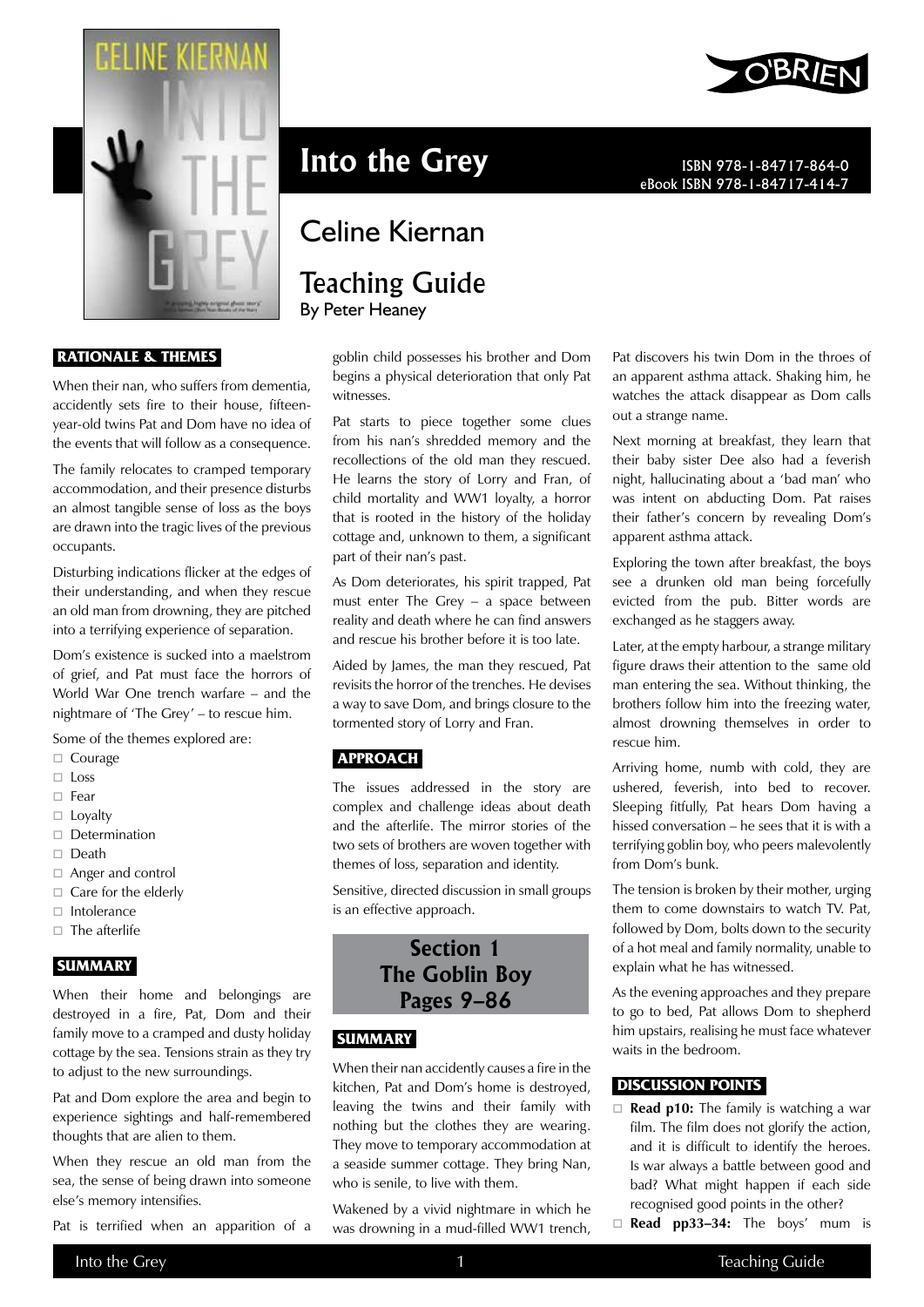distressed because no one will share responsibility for the care of their elderly nan, her mother-in-law. Is she right to be annoyed? Whose responsibility is it to care for a relative who is unable to care for themselves? How can responsibility be shared fairly? What rights does the elderly person have?

- **Read pp54–58:** Pat and Dom watch the old man being evicted from the pub. When Dom finds his poppy crushed into the mud, he suggests to Pat that the old man provoked the reaction. Was the old man a victim of intolerance, or was he foolish to go to a republican bar in the first place? Should you show tolerance for traditions you don't support? How can you do that?
- **Read pp65–67:** When the old man enters the sea, Pat and Dom immediately follow, without thinking of their own safety. Is this reckless or heroic? Should you place yourself in danger to help another? How else could you help?

#### **Activities**

#### **1. Essentials (read p9)**

A fire has destroyed the family's home and belongings, leaving them with only the clothes on their backs.

If you had to evacuate your home at short notice, which three items would you rescue? Explain why.

#### **2. Evacuate Now (read pp15–16)**

The family has to evacuate immediately. Dad's quick thinking ensures that everyone is rescued safely.

Create an evacuation plan for your own home. How could you ensure that everyone is clear about what they need to do? Visit these websites for advice:

www.nfpa.org/public-education/by-topic/ safety-in-the-home/escape-planning/basicfire-escape-planning

www.nfpa.org/public-education/by-topic/ safety-in-the-home/escape-planning

#### **3. Sound of Silence (read p23)**

Pat listens to the hostile silence between his parents as the car drives through the rain.

Work in small groups to identify five different types of silence, and describe the situations in which you hear them. Write a cinquain poem to describe the different sounds of silence. writeshop.com/writing-a-cinquain-poem/

#### **4. Cool (read p31)**

Pat and Dom have been given some cash

to buy new clothes, however the family's financial resources are limited.

Imagine you were given €60 to replace your wardrobe. Could you equip yourself with cool kit?

List the items you would buy and their prices. Remember that you have no clothes at all, so you will need to think about underwear and socks too.

#### **5. Really (read p69)**

The woman working in the shop is a gossip; she repeats the story to the next customer, who promptly repeats it again. Each time the story is repeated, it is exaggerated. After a short while, it is scarcely recognisable.

Create five separate people who repeat the story and add an exaggeration each time it is told. Perform the changes aloud, adding different voices each time.

#### **6. The Goblin Boy (read pp75–76)**

Frozen by fear, Pat watches as the goblin boy peers over the edge of Dom's bunk.

Create a suitable illustration for the story here. What does the goblin look like?

> **Section 2 Possession Pages 87–160**

#### **Summary**

Dom coaxes Pat back to the bedroom and listens as he recalls his nightmare, confessing a similar experience.

Later, wakened by his young sister's screaming, Pat finds that Dom has gone. He looks out the window and sees the goblin leading Dom into a thicket in the garden.

Rushing in pursuit, Pat briefly encounters the phantom of a young soldier. Blaming it on a trick of the light, he corners Dom and the goblin by the garden wall.

But before he can act, the soldier bursts from the bushes. The goblin, in terror, plunges into the sagging body of Dom as the soldier explodes into light fragments.

As Pat touches him, Dom reacts violently, beating his brother until his rage is exhausted, then pleading for Pat to keep the event a secret.

In the morning, they learn that their nan is to return to live with them, the rest of the extended family unwilling to care for her longer than necessary. Their mother's frustration is a welcome distraction, but Pat notices that Dom is becoming more disorientated.

Eavesdropping, Pat learns that their granny is originally from the local area. He watches uneasily as Dee, their young sister, fails to recognise Dom; and then Nan mistakes him for someone else.

Pat's hand stings from an abnormal icy sensation when touches Dom.

The boys are tasked with looking after their grandmother. Pat's fury boils over listening to the alien who is possessing his brother, and they grapple on the floor. Their father separates them, banishing them to their room. Nan identifies Dom as Francis, a child from her past, before her memory slips again into the mists of dementia.

#### **Discussion Points**

- **Read p93:** Both Pat and Dom are scared, unable to explain the strange events they have experienced but assuming they are sinister. Why are we often afraid of the dark or the unknown?
- **Read pp104 & 138:** Their baby sister Dee wakens, terrified, from a nightmare. Later she is aware of the changes in Dom, failing to recognise him. Are children able to 'see' things that adults cannot? Or are they more likely to be influenced by their imaginations? Would you be more likely to believe a child if they reported something very unusual?
- □ **Read p113:** Pat realises that his brother is haunted by the goblin. Is this type of possession really possible, or does it only happen in scary stories? Are there other possible explanations for Dom's behaviour?

#### **Activities**

#### **1. Light Tricks (read p104)**

Moonlight can confuse our eyesight, and our imaginations can conjure up terrors that do not exist. Perhaps this is what is happening to Pat in the garden.

Using the link below, find an image of a face formed from a tree. Imagine that you are in the forest alone when you glance up and see it. Write a convincing description of what you imagine might happen next. designdrizzle.com/wp-content/ uploads/2012/11/314.jpg

*(This picture belongs to David Watson & Design Drizzle. Please acknowledge him if you display your work.)*

#### **2. The Carer (read pp143–144)**

As a result of her stroke, Nan has memory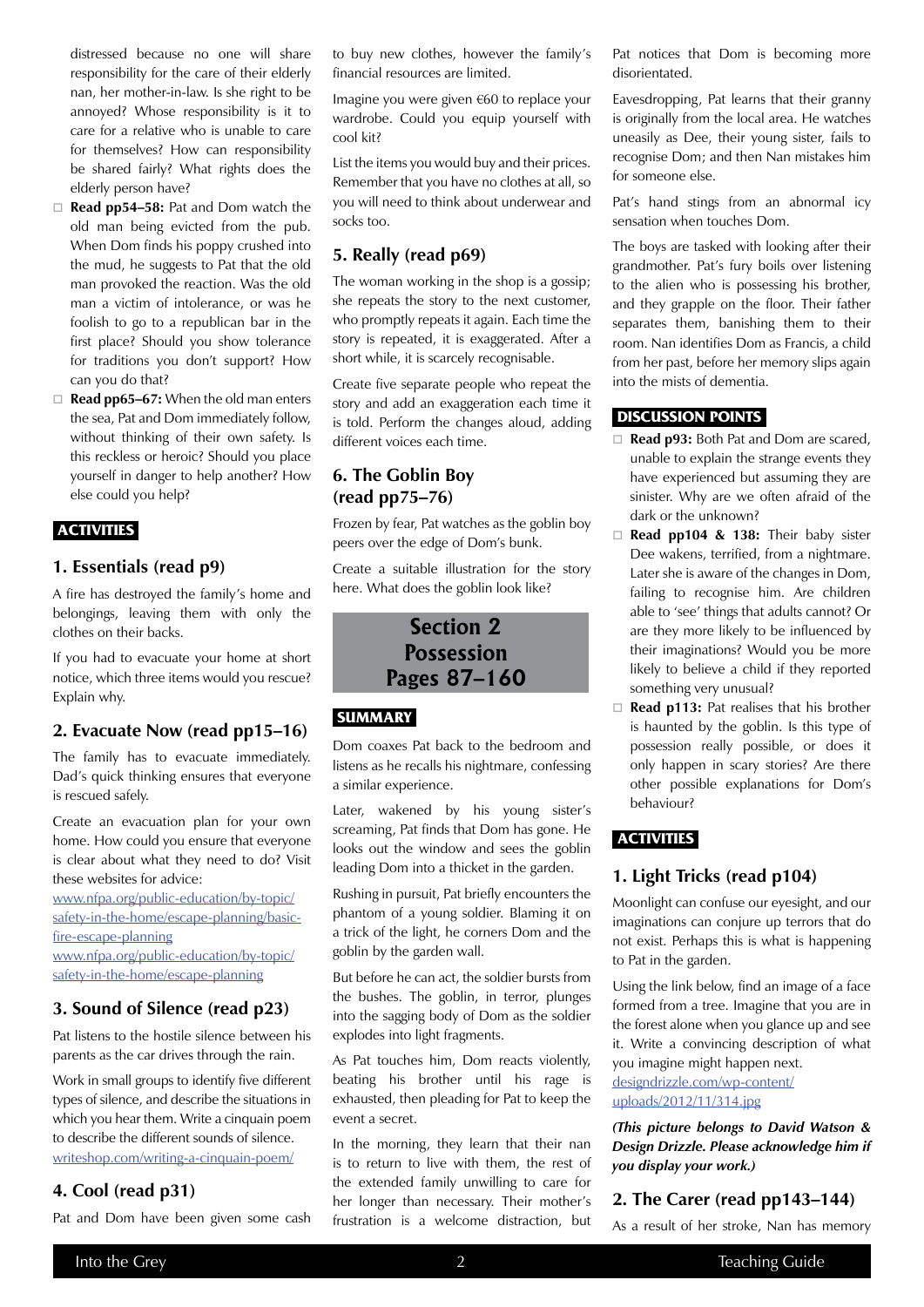loss and is unable to care for herself. The family must care for her instead.

The job of caring for a loved one suffering from a serious illness is important, but it can be very difficult. Read some of the carer's stories below and then write a carer story for the Finnerty family.

www.bbc.co.uk/news/health-22493627 https://carers.org/carer-stories

#### **3. Hands (read p144)**

Margaret Conyngham recognises Nan. When she looks at their hands clasped together, she is able to see the effects the years have had since they last met.

Draw the two women's hands, showing how they clasp each other and the changes that age has made to them.

### **4. Listen Please (read pp150–151)**

Pat hopes his dad will recognise the changes in Dom, unable to find the words himself to explain what has happened.

Help Pat write a short note for his father to explain what has happened. He is afraid that his dad will find his explanation incredible, so he needs to tell the facts in a sensible way.

#### **5. Terror (read p157)**

As Dom's anxiety increases, Pat sees the terror etched on his brother's face.

Create an illustration to show the effect of this change on Dom's face as he sits simmering with rage in the armchair.

## **Section 3 Francis and Lorry Pages 161–246**

#### **Summary**

Pat is frustrated that only he can see the changes in Dom. He tries without success to cajole the spirit of Francis to vacate his brother's body.

He notices that as Francis becomes agitated, Dom's temperature plummets. Fearing for his brother's life, he persuades him to take one of Nan's sedatives to calm him. They both fall into a troubled sleep.

Later, they face a lecture about their behaviour from Dad, who is unable to see any difference in Dom despite Pat's pleas.

Retreating to the living room, Pat soothes Dee's questioning about the strange boy. Meanwhile, Nan speaks with Dom and it emerges that there is a childhood connection between her, Francis and the neighbour they are renting the cottage from.

When their father leaves for Dublin for work, Pat realises that only he can rescue Dom. Exploring the garden together, Pat is probing Francis for detail and explanations when they see James Hueston, the old man they rescued from the sea. He has come to express his gratitude to the twins.

Invited in for tea, James charms their mother and relaxes Dom. In the next room, Pat feels an eerie presence and rebuffs it. His nan wakes up and seems strangely disturbed by what he has done.

James reveals the history of the house, sketching the tragedy that befell Francis. Dom raises suspicions as he begins to interact with James on events that he couldn't possibly know about.

James also confesses to recent strange hauntings. When Nan enters the room, suddenly lucid, she recognises him and reveals the links between them and the long dead Lorry and Francis.

Their conversation discloses a tragic story of loss that swirls through the horrors of the First World War. Nan's observations puzzle the twins' mum, Olive, but confirm to Pat what he suspected about the spirit now possessing Dom.

Hopeful that James can help, Nan distracts Olive, asking for help to get ready for bed, leaving James alone with the brothers.

#### **Discussion Points**

- **Read p172:** Pat gives Dom some of Nan's medication to calm him down. He has no idea how much to give him, nor the effect it will have. Was this safe? Should you ever take another person's medication? What could have happened?
- □ **Read p197:** When James smiles at Olive, she is immediately put at ease. Why is it important to see the face of the person you are talking to? How can it help to understand or accept what they are saying? What dangers are there in this?
- □ Read p226: When James reminisces, memories are awakened in Francis. What is memory really? Why is it important to have memories? How do memories control our behaviour?
- □ Read p241: James confides that, despite his tragedies, experience has taught him that life will always go on. What did he mean by this? Is it a comforting thought?

#### **Activities**

#### **1. Changes (read pp165–166)**

As Dom becomes agitated, Pat notices that

his temperature drops dangerously.

It is normal to experience some physical changes when you are stressed. Think carefully about what happens to you when you are stressed. What physical changes do you notice?

In small groups, identify three common changes you experience. Describe what triggers them and try to think of useful strategies to control them.

medlineplus.gov/ency/article/002059.htm

## **2. Where Bom (read pp205–206)**

Later, when her mum is putting her into bed, Dee tries to explain what she saw and what she thinks has happened.

She hasn't got a clear vocabulary, but she tries her best in a burst of five short sentences.

Create the short speech Dee made in her own words.

#### **3. It's Me (read p225)**

James and Nan sift through their childhood memories. Sometimes it is difficult to remember details of what happened so long ago.

Create a memory for yourself by writing a cheerful letter to the person you think you will be in sixty years' time, describing in detail something that makes you happy today.

#### **4. Remember (read p238)**

Everyone listens in amazement as the conversation between Nan and James reveals a past they never knew existed.

Every family has a wealth of interesting stories in their history.

Research an interesting story from the history of your own family and tell it as a conversation between two of your relatives.

#### **5. Passchendaele (read pp239–240)**

James quietly recalls the horrors many Irishmen faced in the WW1 trenches. Their sacrifices were largely ignored because they fought in British regiments.

A schools competition has been announced to research the Irish contribution to WW1.

Work in small groups to create a poster illustrating ten facts and honouring the Irish contribution to the conflict. The following link will be helpful for background information:

www.taoiseach.gov.ie/eng/Historical\_ Information/1916\_Commemorations/Irish\_ Soldiers\_in\_the\_First\_World\_War.html